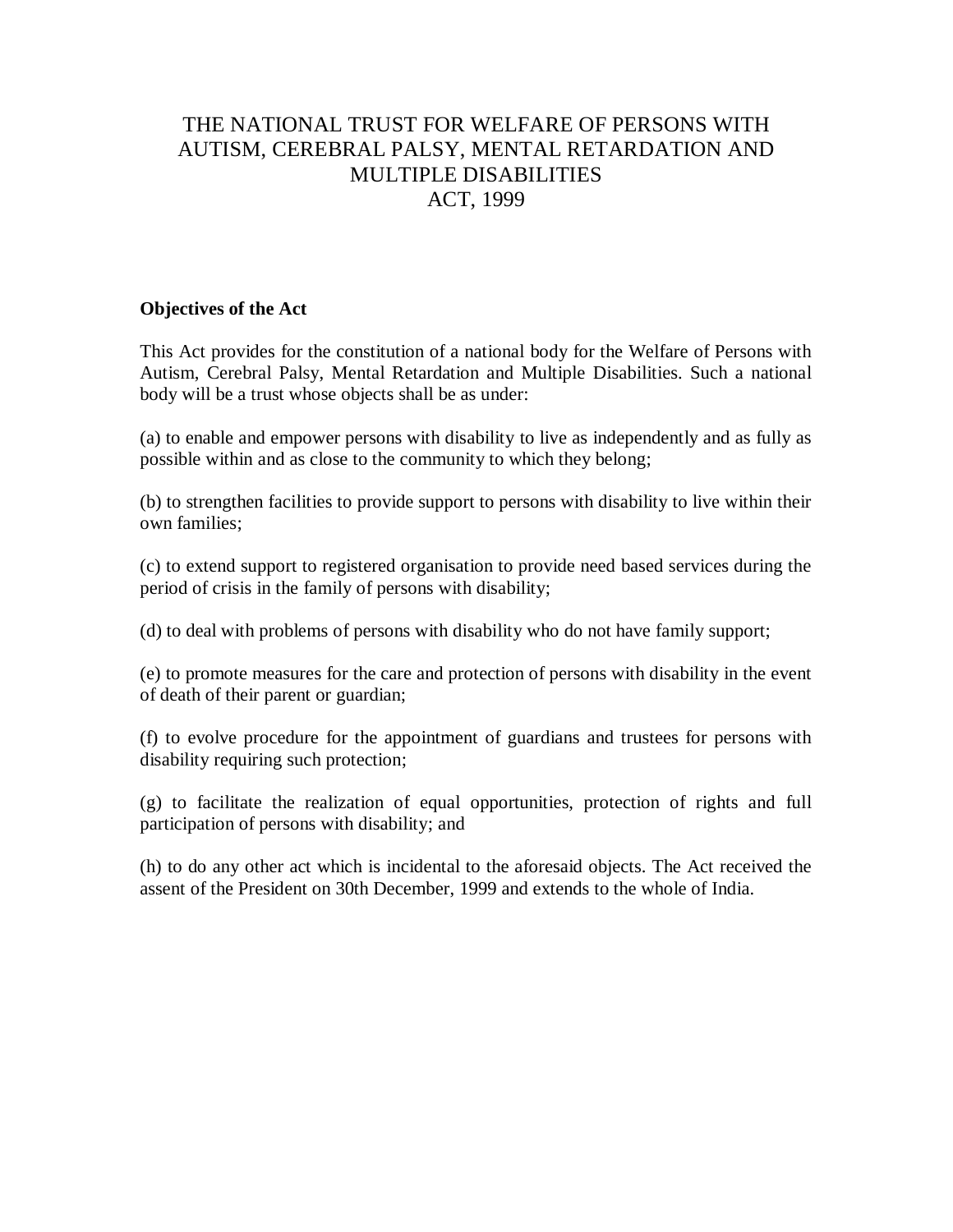# **Definitions**

(a) "autism " means a condition of uneven skill development primarily affecting the communication and social abilities of a person, marked by repetitive and ritualistic behaviour;

(b) "cerebral palsy" means a group of non-progressive conditions of a person characterised by abnormal motor control posture resulting from brain insult or injuries occurring in the prenatal, perinatal or infant period of development;

(c) "mental retardation" means a condition of arrested or incomplete development of mind of a person which is specially characterised by subnormality of intelligence;

(d) "multiple disabilities" means a combination of two or more disabilities as defined in clause (i) of section 2 of the Persons with Disabilities (Equal Opportunities, Protection of Rights and Full Participation) Act, 1995. These are blindness, low vision, leprosy cured, hearing impairment, locomotor disability, mental retardation and mental illness;

(e) "person with disability" means a person suffering from any of the conditions relating to autism, cerebral palsy, mental retardation or a combination of any two or more of such conditions and includes a person suffering from severe multiple disability;

(f) "professional" means a person who is having special expertise in a field which would promote the welfare of persons with disability;

(g) "registered organisation" means an association of persons with disability or an association of parents of persons with disability or a voluntary organisation, as the case may be, registered under section 12 of this Act;

(h) "severe disability" means disability with eighty percent or more of one or more of multiple disabilities;

(i) "Trust" means the National Trust for Welfare of Persons with Autism, Cerebra Palsy, Mental Retardation and Multiple Disability constituted under sub-section (1) of section 3 of this Act.